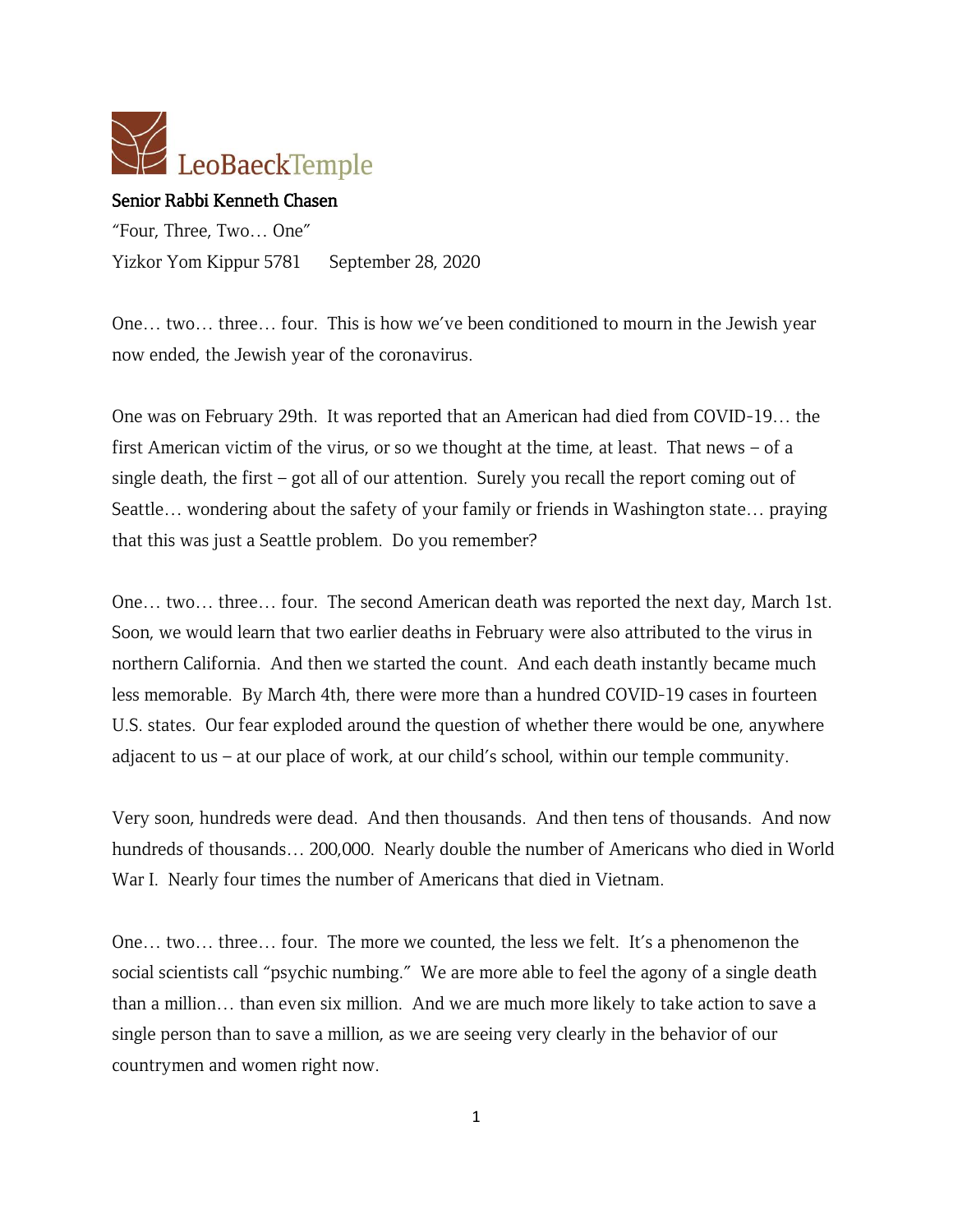Take the death toll down to one  $-$  a particular one  $-$  and the pain, the commitment, the responsibility becomes inescapable.

Beth Salamensky, a 43-year-old attorney, moved from Chicago to LA and joined Beth Chayim Chadashim, our local LGBTQ synagogue. She usually sat at the back and kept mostly to herself, but she was a regular for almost a decade, until she moved back to Chicago when financial difficulties led her to return to her childhood home. Her mom got sick with dementia, the state sold the house to pay for her medical care, and Beth ended up living in her car. Yet her mom outlived her, because Beth died of COVID-19 on April 17th, and her family didn't even learn of her death until months later, as she hadn't told them she was sick, and she arrived at the hospital without a phone or ID.

Sharon Williams was a brave soul – a Black woman who served as an administrator for the New Orleans Police Department, in the district including the Lower Ninth Ward, the mostly Black neighborhood you likely remember being pummeled by Hurricane Katrina. There, she ran into countless troubled young women, many of whom were homeless. What did she do? She "adopted" them, literally inviting them to her kids' birthday parties, her parents' anniversary celebrations. "Be careful how you treat people," she would tell her sister Jashawn, "because you could be entertaining an angel." She was an angel, snuffed out by COVID-19 at the age of 54.

When James Powers was laid off from his job selling medical supplies, he went to work at a beloved Black-owned art gallery in Brooklyn – and not long after, he found a way to open a gallery of his own much like it. In the 80s and 90s, it became the place to be in Brooklyn, as he featured works of emerging Black artists. Even after the gallery closed, he continued to present bold new works at other galleries. But by the time he died of COVID-19 at the age of 80, he had sold most of his collection in order to pay for his health care.

Three singular stories. And there are more than 200,000 more like them, just in the U.S. alone. Nearly a million all over the world. But the tragedy doesn't own your heart until you're swimming inside the living story of just one.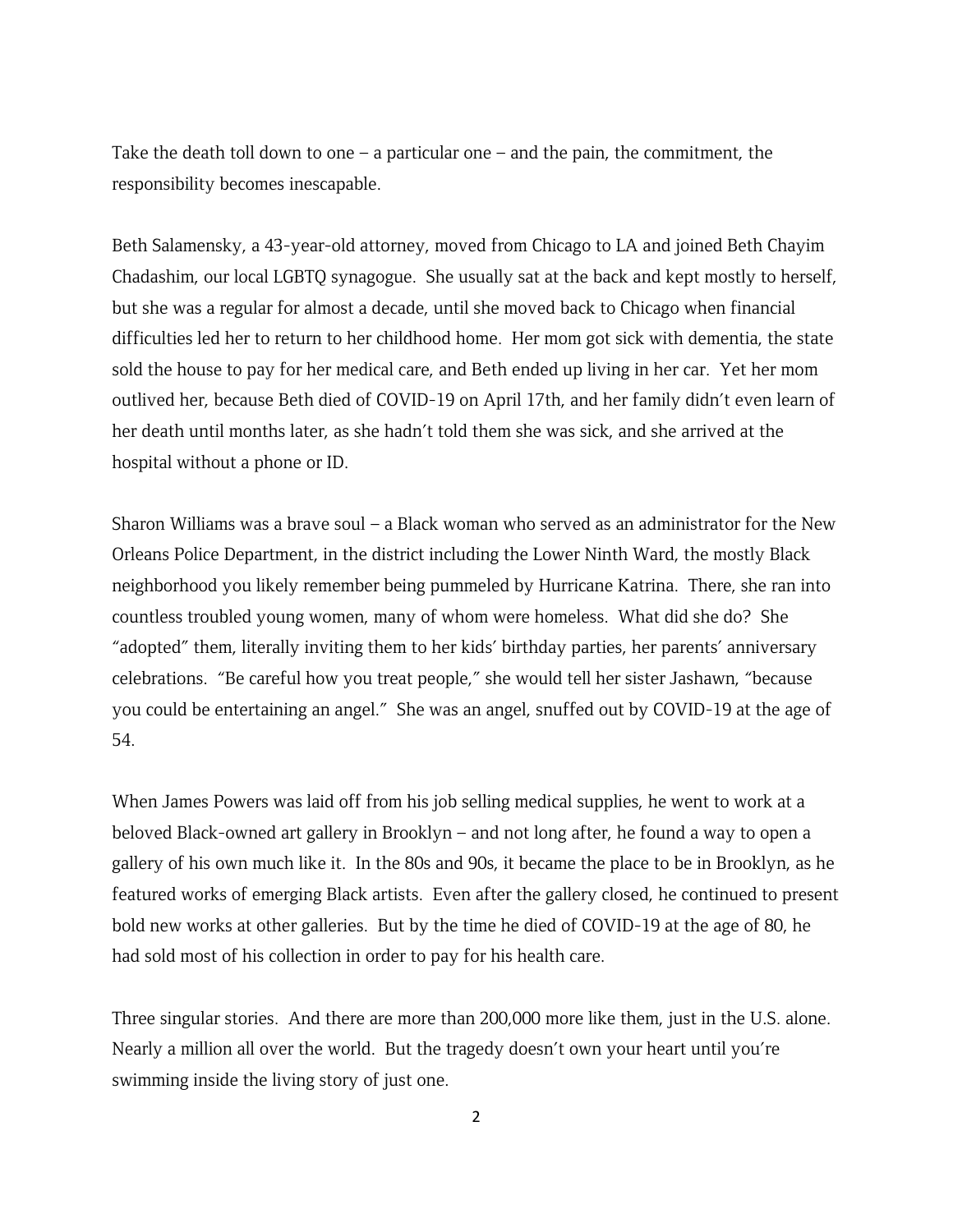Why is it this way? The renowned Jewish novelist, Jonathan Safran Foer, the grandson of Polish Holocaust survivors, once wrote that "Jews have six senses – touch, taste, sight, smell, hearing and memory… for Jews memory is no less primary than the prick of a pin, or its silver glimmer, or the taste of the blood it pulls from the finger. The Jew is pricked by a pin and remembers other pins. It is only by tracing the pinprick back to other pinpricks – when his mother tried to fix his sleeve while his arm was still in it, when his grandfather's fingers fell asleep while stroking his great-grandmother's damp forehead, when Abraham tested the knifepoint to be sure that Isaac would feel no pain – that the Jew is able to know why it hurts. When a Jew encounters a pin, he asks: 'What does it remember like?'"

You are here at Yizkor because you've encountered a pin. A single pin – perhaps even several single pins. Perhaps the pin that brought you here was a loved one's death during these past six months, such that you couldn't even grieve in the company of family and cherished friends. Maybe you couldn't even attend your own loved one's funeral in person. Perhaps the pin you encountered was less recent, but no less capable of wounding, forever memorably. Maybe this crazy year drew new blood from a pinprick suffered long ago. Perhaps somebody you are here remembering was the one who would have known how to calm you during this disorienting time. Or maybe he would have quarantined with you, making these days less lonely. Perhaps her gift of optimism would be helping you rediscover your own, or her generosity might have enabled you to feel less deprived. All you know is that whenever another moment draws blood again – the blood of losing them or missing them or longing for them – your sixth sense of memory begins to rattle. You sometimes even wish you couldn't feel what it remembers like. But you will never forget.

This is why 200,000 deaths are not changing us as they should, but one – your one, each of your ones, replete with its blood, the shape of its scar, the recollections of every time you caught the scab on something sharp and reopened it  $-$  one changes us. Forever.

It hurts, that prick of the pin. But oh, we would let nothing separate us from the power of how it remembers. For that is how the story – and all the ways it… they… lifted us, changed us, enriched us with love unsurrendered – that is how the story remains, how they remain. We